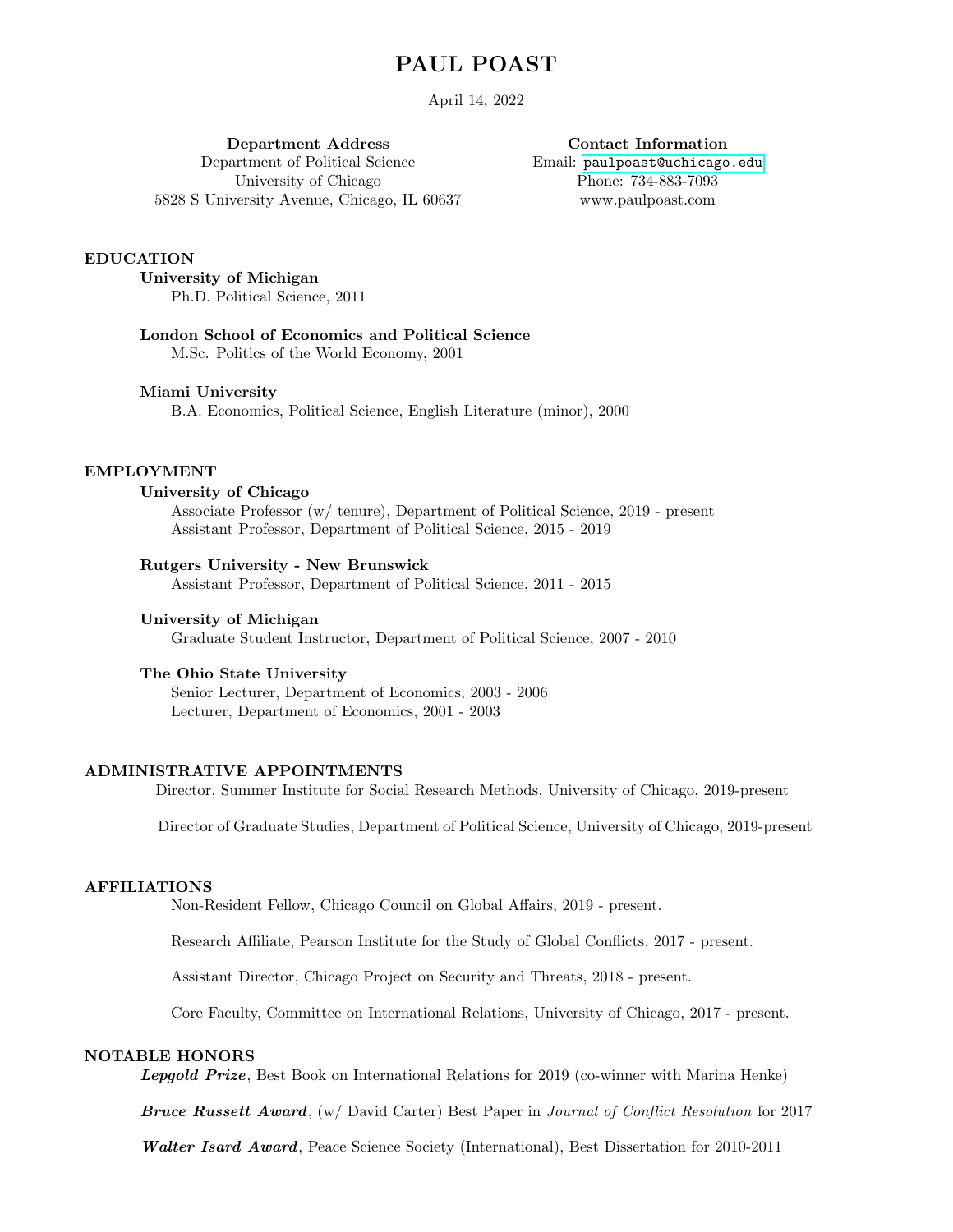### BOOKS

Poast, Paul. 2019. Arguing About Alliances: The Art of Agreement in Military-Pact Negotiations. Cornell University Press.

Winner of 2020 Lepgold Prize for best book on International Relations in 2019

Reviewed in Defense Studies and International Studies Review

Featured in a Perspectives on Politics Critical Dialogue.

Featured in a H-Diplo roundtable.

Poast, Paul and Johannes Urpelainen. 2018 Organizing Democracy: How International Organizations Assist New Democracies. University of Chicago Press.

In the Chicago Series on International and Domestic Institutions.

Reviewed in Review of International Organizations, Journal of Development Studies, Democratization, and International Studies Review.

Featured in a Perspectives on Politics Critical Dialogue.

Poast, Paul. 2006. The Economics of War. McGraw Hill-Irwin.

Translated into Japanese (Spring 2008), French (Spring 2008), and Chinese (Summer 2009)

# PUBLISHED PAPERS

#### Refereed Journal Articles:

Reiter, Dan and Paul Poast. "The Truth About Tripwires: Why Small Force Deployments Do Not Deter Aggression." Texas National Security Review. Summer 2021: 33-54.

Shea, Patrick and Paul Poast. "Leaders and Default." International Studies Quarterly. June 2020: 406–418.

Carter, David and Paul Poast. "Barriers to Trade: How Border Walls Affect Trade Relations." International Organization. Winter 2020: 165-185.

Bennett, Scott; Paul Poast, and Allan Stam. "NewGene: An Introduction to Users." Journal of Conflict Resolution. July 2019: 1579-1592.

DiGiuseppe, Matthew and Paul Poast. "Arms versus Democratic Allies." British Journal of Political Science. October 2018: 953-1003.

Shea, Patrick and Paul Poast. "War and Default." Journal of Conflict Resolution. October 2018: 1876-1904.

Horowitz, Michael, Paul Poast, and Allan Stam. "Domestic Signaling of Commitment Credibility: Military Recruitment and Alliance Formation." Journal of Conflict Resolution. September 2017: 1682-1710.

Carter, David and Paul Poast. "Why Do States Build Walls?" Journal of Conflict Resolution. February 2017: 239-270.

Kaoutzanis, Chris; Poast, Paul, and Johannes Urpelainen. "Not Letting 'Bad Apples' Spoil the Bunch: Democratization and Strict International Organization Accession Rules." Review of International Organization. December 2016. 11: 399-418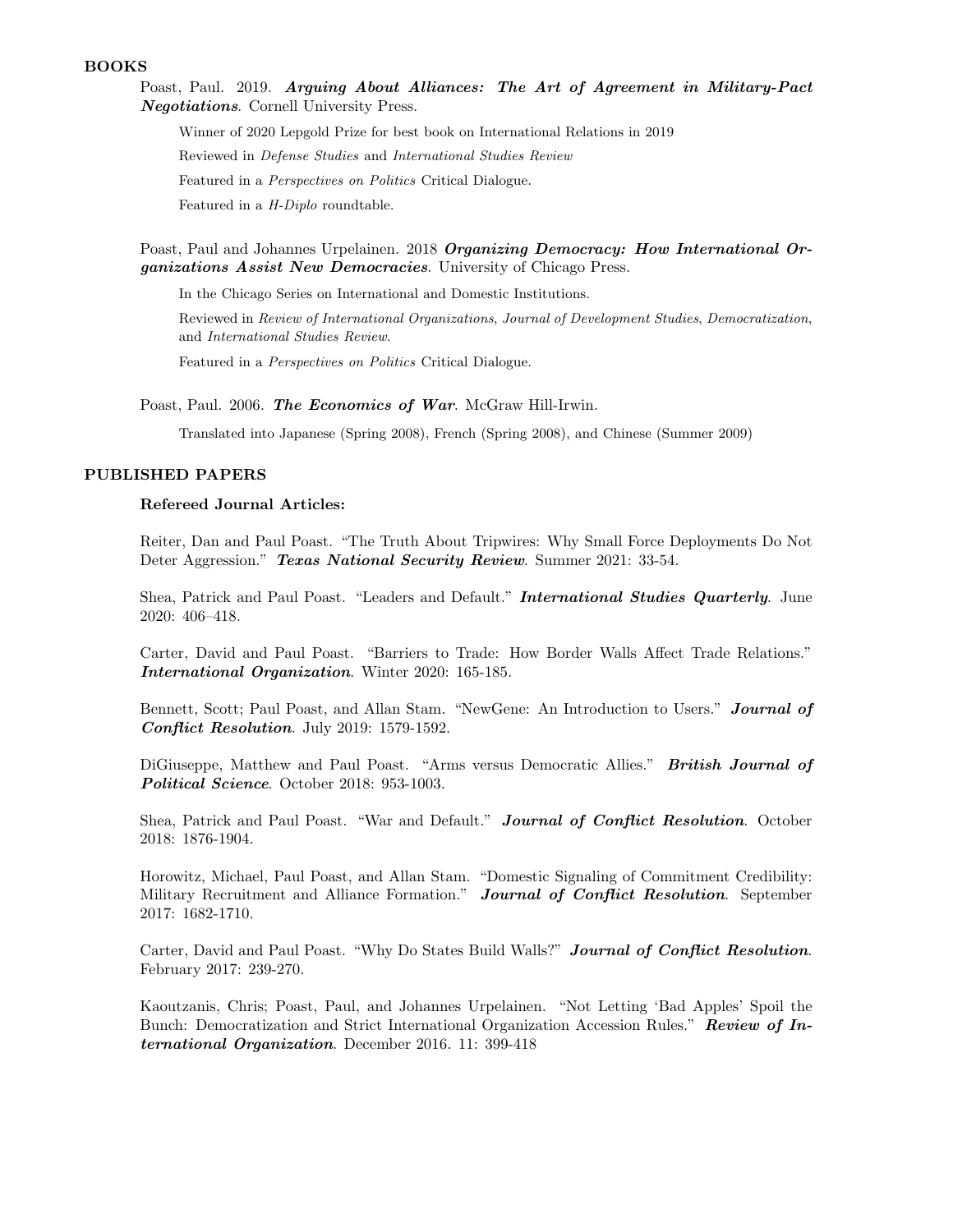Fordham, Benjamin and Paul Poast. "All Alliances are Multilateral: Rethinking Alliance Formation." Journal of Conflict Resolution. August 2016: 840-865.

Levy, Jack S.; Michael K. McKoy, Paul Poast, and Geoffrey P.R. Wallace. "Backing Out or Backing In? Commitment and Consistency in Audience Costs Theory." American Journal of Political Science. October 2015: 988-1001.

Poast, Paul. "Lincoln's Gamble: European Recognition and the Onset of the American Civil War." Security Studies. September 2015: 502-527.

Poast, Paul and Johannes Urpelainen. "How International Organizations Support Democratization." World Politics. January 2015: 72-113.

Poast, Paul. "Central Banks at War." **International Organization**. Winter 2015: 63-95.

Wiens, David; Paul Poast, and William Roberts Clark. "The Political Resource Curse: An Empirical Re-Evaluation" *Political Research Quarterly.* December 2014: 783-794.

Poast, Paul and Johannes Urpelainen. "Fit and Feasible: Why Democratizing States Form, not Join, International Organizations." **International Studies Quarterly.** December 2013: 831-841.

Clark, William Roberts; Sona N. Golder, and Paul Poast. "Monetary Institutions and the Survival of Democratic Leaders." International Studies Quarterly. September 2013: 556-567.

Poast, Paul. "Can Issue Linkage Improve Treaty Credibility? Buffer State Alliances as a 'Hard Case'." Journal of Conflict Resolution. October 2013: 739-764.

Mebane, Walter and Paul Poast. "Causal Inference without Ignorability: Identification with Nonrandom Assignment and Missing Treatment Data." **Political Analysis**. Spring 2013: 233-251.

Poast, Paul. "Does Issue Linkage Work? Evidence from European Alliance Negotiations, 1860 to 1945." International Organization. Spring 2012: 277-310.

Poast, Paul. "(Mis)Using Dyadic Data to Analyze Multilateral Events." Political Analysis. Autumn 2010: 403-425.

Poast, Paul. "Winning the Bid: Analyzing the International Olympic Committee's Host City Selections." **International Interactions**. January-March 2007: 75-95.

Poast, Paul. "The Wall and Maastricht: The Role of Exogenous Shocks on the Initiation of the EMU and EPU Intergovernmental Conferences." Journal of European Integration. September 2004: 281-307.

#### Contributions to Special Issues, Symposia, and Edited Volumes:

Gonzalez, Elsy and Paul Poast. "What kind of data are appropriate for my question? Choosing a Unit of Analysis." in Joseph Huddleston and Patrick James (eds) **Handbook of Research Meth**ods in International Relations. Forthcoming.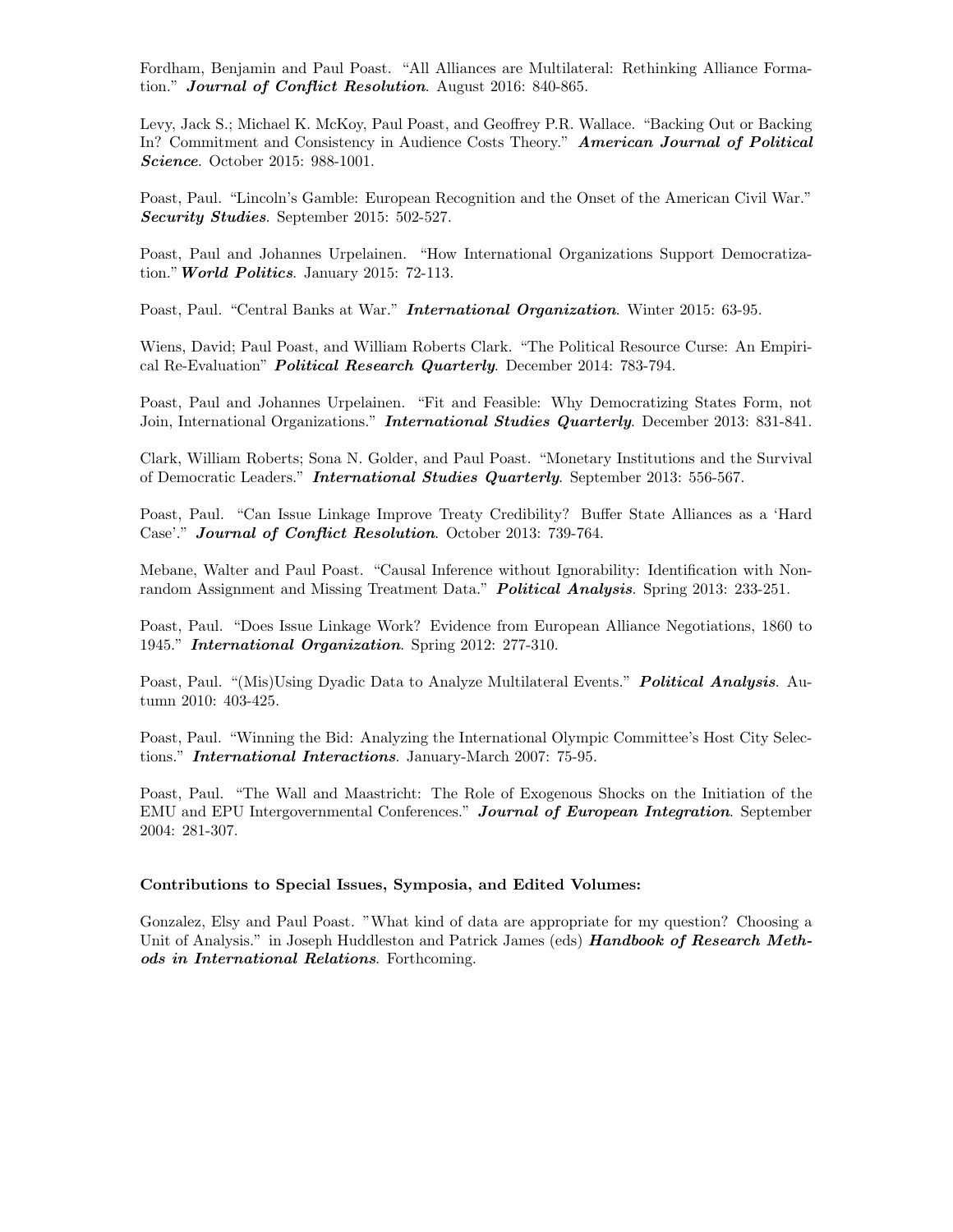Cappella Zielinski, Rosella and Paul Poast. "Supplying Allies: Political Economy of Coalition Warfare." in Rosella Cappella Zielinski and Norrin Ripsman. Special Issue on Political Economy of Global Security. Journal of Global Security Studies. Forthcoming.

Cappella Zielinski, Rosella and Paul Poast. "War Finance and Sovereign Debt." in Sara McLaughlin Mitchell and John Vasquez (eds). What Do We Know About War?, Third Edition. Rowman and Littlefield. 2021 pp. 260-271.

Norrlof, Carla and Paul Poast. "Introduction" in Carla Norrlof, Paul Poast, Benjamin J. Cohen, Sabreena Croteau, Aaasha Khanna, Daniel McDowell, Hongying Wang, and W. Kindred Winecoff. Symposium: Global Monetary Order and the Liberal Order Debate. **International Studies Per**spectives. May 2020: 109-153.

Croteau, Sabreena and Paul Poast."Dollars for Oil" in Carla Norrlof, Paul Poast, Benjamin J. Cohen, Sabreena Croteau, Aaasha Khanna, Daniel McDowell, Hongying Wang, and W. Kindred Winecoff. Symposium: Global Monetary Order and the Liberal Order Debate. **International Studies Per**spectives. May 2020: 109-153.

Chinchilla, Alexandra and Paul Poast. "Good for Democracy? Evidence from the 2004 Expansion of NATO." in Joshua Itzkowitz Shifrinson and James Goldgeier. Special Issue on Legacy of NATO Expansion. **International Politics**. June 2020: 471-490.

Lupu, Yonatan and Paul Poast. "Team of Former Rivals: A Multilateral Theory of Nonaggression Pacts." **Journal of Peace Research**. May 2016: 344-358. In Special Issue on "Network Analysis" in International Relations."

## Editor-Reviewed Articles:

Poast, Paul. "No Free Lunch: Evaluating the Value of U.S. Alliances." Security Studies. Forthcoming.

Robert Kelly and Paul Poast. "The Allies are Alright." Foreign Affairs. March/April 2022.

Tanisha Fazal and Paul Poast. "War is Not Over." Foreign Affairs. Nov/Dec 2019: 74-83.

Poast, Paul. "Beyond the Sinews of War: The Political Economy of Security as a Subfield." Annual Review of Political Science. Vol. 22. 2019: 223–239.

Gartzke, Erik and Paul Poast. "Empirically Assessing the Bargaining Theory of War: Potential and Challenges." in William Thompson (ed). *Encyclopedia of Empirical International Relations* Theory. (New York, NY: Oxford University Press). Vol I. 2018: 755-768.

Poast, Paul. "Dyads are Dead, Long Live Dyads! The Limits (but not Rejection) of Dyadic Designs in International Relations Research." **International Studies Quarterly**. June 2016: 369-374

Poast, Paul. "Issue Linkage and International Cooperation: An Empirical Investigation." Conflict Management and Peace Science. July 2013: 286-303.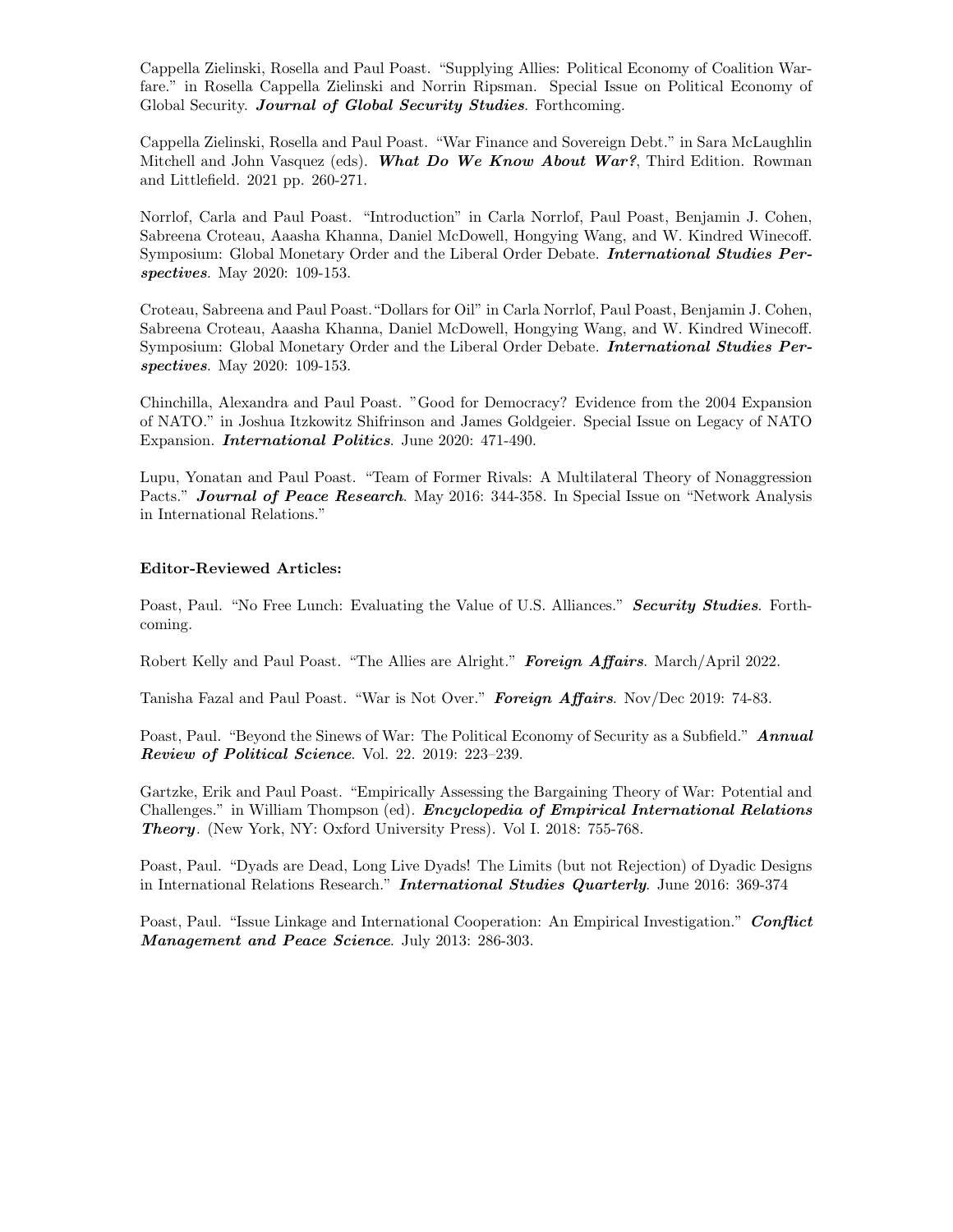### Book Reviews:

Poast, Paul. "Review of Allan Bollard's *Economists at War". H-Diplo* Blog. February 2021.

Poast, Paul. "Review of Marina Henke's *Constructing Allied Cooperation*". *H-Diplo* Blog. June 2020.

Poast, Paul. "Review of Scott Wolford's Politics of World War I". International Studies Review. Forthcoming.

Poast, Paul. "Review of Evan Resnick's Allies of Convenience". Perspectives on Politics Critical Dialogue Symposium (w/ "Arguing About Alliances"). Forthcoming

Poast, Paul and Johannes Urpelainen. "Review of Bumba Mukherjee's *Democracy & Trade Policy* in Developing Countries". Perspectives on Politics Critical Dialogue  $(w/$  "Organizing Democracy"). Vol 17, Issue 2. 2019: 515-517

Poast, Paul. "Review of Sarah Krep's Taxing Wars". H-Diplo Blog. July 2019.

#### MAJOR GRANTS/FELLOWSHIPS RECEIVED

National Science Foundation Award, Management of Complex Data Structures: Upgrades to EUGene data software (Co-PI w/ Allan Stam and Scott Bennett). 2011 through 2014. \$500,000

National Science Foundation IDEAS IGERT Fellowship, 2011. \$20,000

## ACADEMIC HONORS

Online Achievement in International Studies Award, International Studies Association Online Media Caucus, 2022 Lepgold Prize, Best Book in International Relations for 2019 (co-winner w/ Marina Henke) Foreign Affairs Best of 2019, for article (w/ Tanisha Fazal) "War is Not Over", 2019 Bruce Russett Award, Best Paper Published in the Journal of Conflict Resolution for article (w/ David Carter) "Why Do States Build Walls?", 2018 Walter Isard Award, Best Doctoral Dissertation in the Field of Peace Science, 2012 given by the Peace Science Society (International) New Faces of Political Methodology, 2010 Rackham Outstanding Graduate Student Instructor Award, University of Michigan, 2010 Kingdon Award for Excellence as a Graduate Student Instructor, University of Michigan, 2009 Order of Omega Recognition for Dedication to Undergraduate Education, Ohio State University, 2006 Sigma Phi Epsilon Faculty Fellow, Ohio State University, 2005 - 2006 Magna Cum Laude, Miami University, 2000 Departmental Honors, Department of Economics, Miami University, 2000 Paul M. Veil Award, Department of Economics, Miami University, 2000 Phi Beta Kappa, Miami University, 1999 Mid-American Conference Commissioner's Award, 1998 and 1999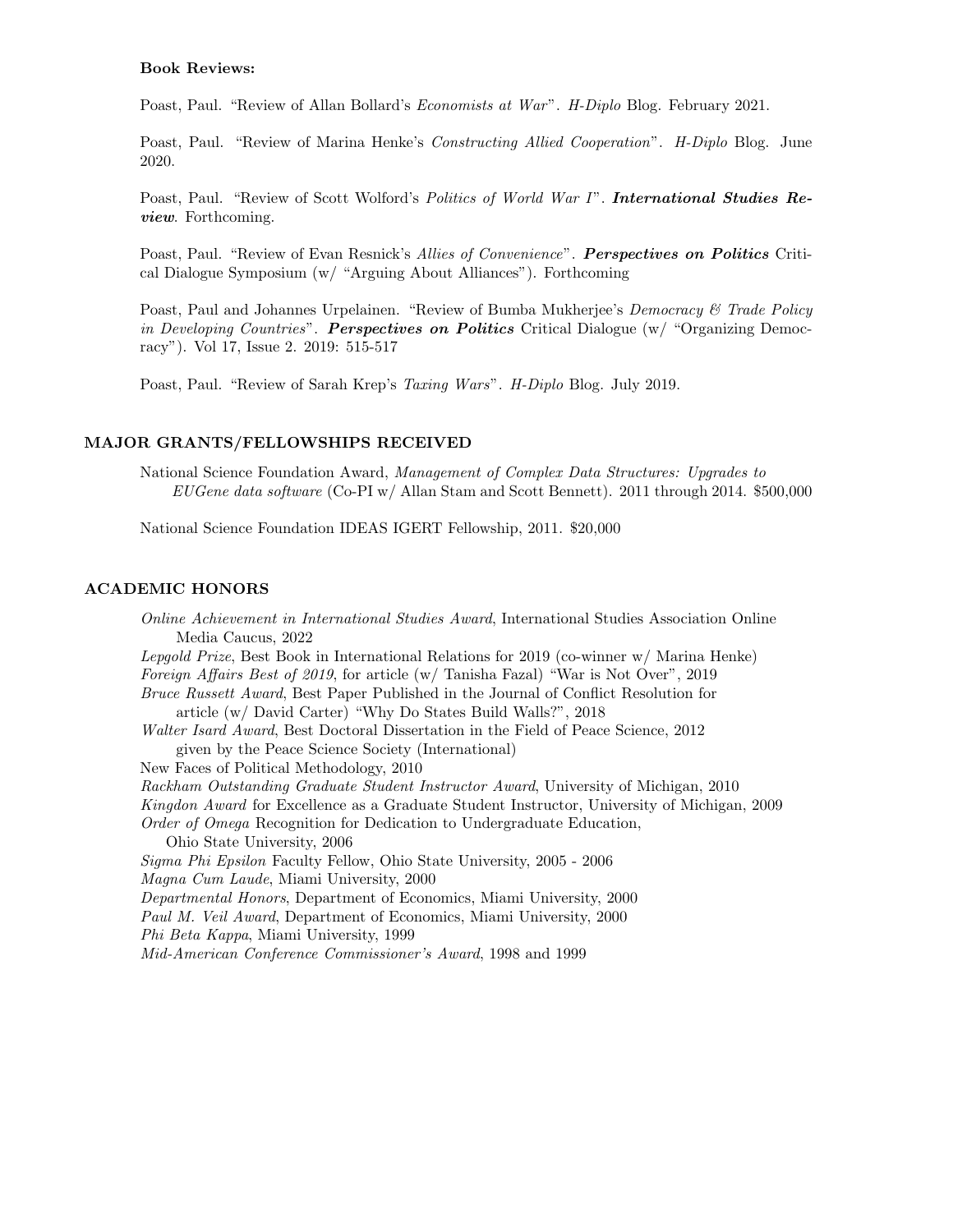# GRADUATE (PhD) DISSERTATION ADVISING (Year of Defense)

Patrick Shea, Rutgers University, Committe Member (2012) Suzanne Levi-Sanchez, Rutgers University, Committee Member (2013) Terence Teo, Rutgers University, Committee Member (2014) Raymond Kuo, Princeton University, Committee Member (2014) Kira Jumet, Rutgers University, Committee Member (2015) Caitlin Schruderi, Rutgers University, Committee Member (2015) Teflah Alajmi, Rutgers University, Committee Member (2015) Amanda Marziliano, Rutgers University, Committee Member (2015) Karen Rhone, University of Chicago, Committee Member (2016) Hector Bahamonde, Rutgers University, Committee Member (2017) Farah Jan, Rutgers University, Committee Member (2017) Tatsiana Kulakevich, Rutgers University, Committee Member (2018) Asfandyar Mir, University of Chicago, Committee Member (2018) David Hunter Walsh, Rutgers University, Committee Member (2018) Do Young Lee, University of Chicago, Committee Member (2019) Maryia Grinberg, University of Chicago, Committee Member (2019) Andrea Bartoletti, University of Chicago, Committee Member (2020) Gentry Jenkins, University of Chicago, Committee Member (2020) Anjali Anand, University of Chicago, Committee Member (2020) Genevieve Bates, University of Chicago, Committee Member (2020) Alexandra Chinchilla, University of Chicago, Committee Chair (2021)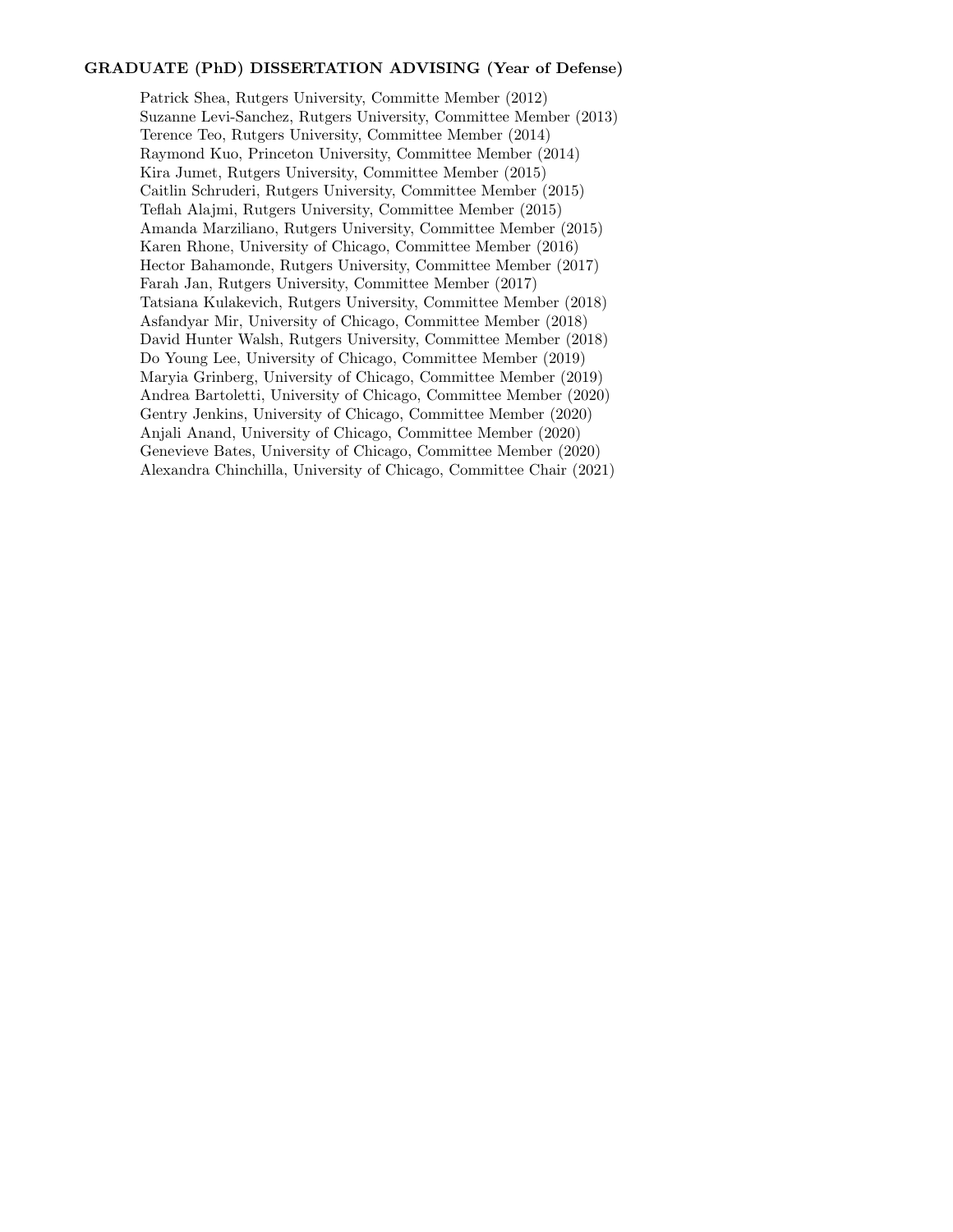# COURSES TAUGHT

# University of Chicago (Tenure Track Faculty)

Courses Currently Taught: Introduction to International Relations (undergraduate: Each Fall since 2017) Quantitative Security (graduate: Each Winter since 2017) Social Science Inquiry – Statistical Inference (undergraduate: Each Winter since 2018)

Courses Taught in the Past: The Problem of World Government (undergraduate: Spring 2016; Fall 2016) Inference in Diplomatic History and International Relations (graduate: Fall 2018) Political Economy of International Security (graduate: Spring 2016; Fall 2017) Politics, Identity, and Revolution – Adam Smith and Karl Marx (undergraduate: Winter 2017) Politics, Identity, and Revolution – Hobbes, Locke, and Rousseau (undergraduate: Winter 2016)

# CEU San Pablo, Madrid (Visiting Faculty)

Political Risk Analysis (undergraduate: Summer 2017 Summer 2018)

# Konstanz University (Visiting Faculty)

Political Economy of International Security (graduate: Summer 2015)

# Rutgers University (Tenure Track Faculty)

International Politics of the American Civil War (undergraduate: Spring 2014) Formal Models in International Relations (graduate: Fall 2012) Introduction to International Relations (undergraduate: 2012-2014) International Political Economy (graduate: Fall 2011, Fall 2013) International Security in the Global Economy (undergraduate: 2011-2012)

# University of Michigan (Graduate Student with Full Teaching Responsibilities)

Introduction to Mathematics and Logic (a.k.a Math Camp) (graduate: 2009, 2010) International Security in the Global Economy (undergraduate: 2009)

# University of Michigan (Graduate Teaching Assistant)

Graduate Intermediate Game Theory (w/ Arthur "Skip" Lupia) (graduate: 2009-2010) Graduate Introductory Game Theory (w/ William Roberts Clark) (graduate: 2008-2010) Modeling Political Processes (w/ William Roberts Clark) (undergraduate: 2007-2008) Introduction to World Politics (w/ James D. Morrow) (undergraduate: 2008)

# The Ohio State University (Non-Tenure Track Faculty)

Economics of War (undergraduate: 2003-2006) Global Macroeconomics (MBA: 2005-2006) Japanese Firms and Markets (undergraduate: 2005-2006) Financial Aspects of International Trade (undergraduate: 2004-2006) International Commodity Flows: Theory and Policy (undergraduate: 2005-2006) Cooperation and Conflict in the Global Economy (undergraduate: 2003-2006) Money and Banking (undergraduate: 2003) Current US Economic Issues (undergraduate: 2001-2005) Principles of Macroeconomics (undergraduate: 2001-2003)